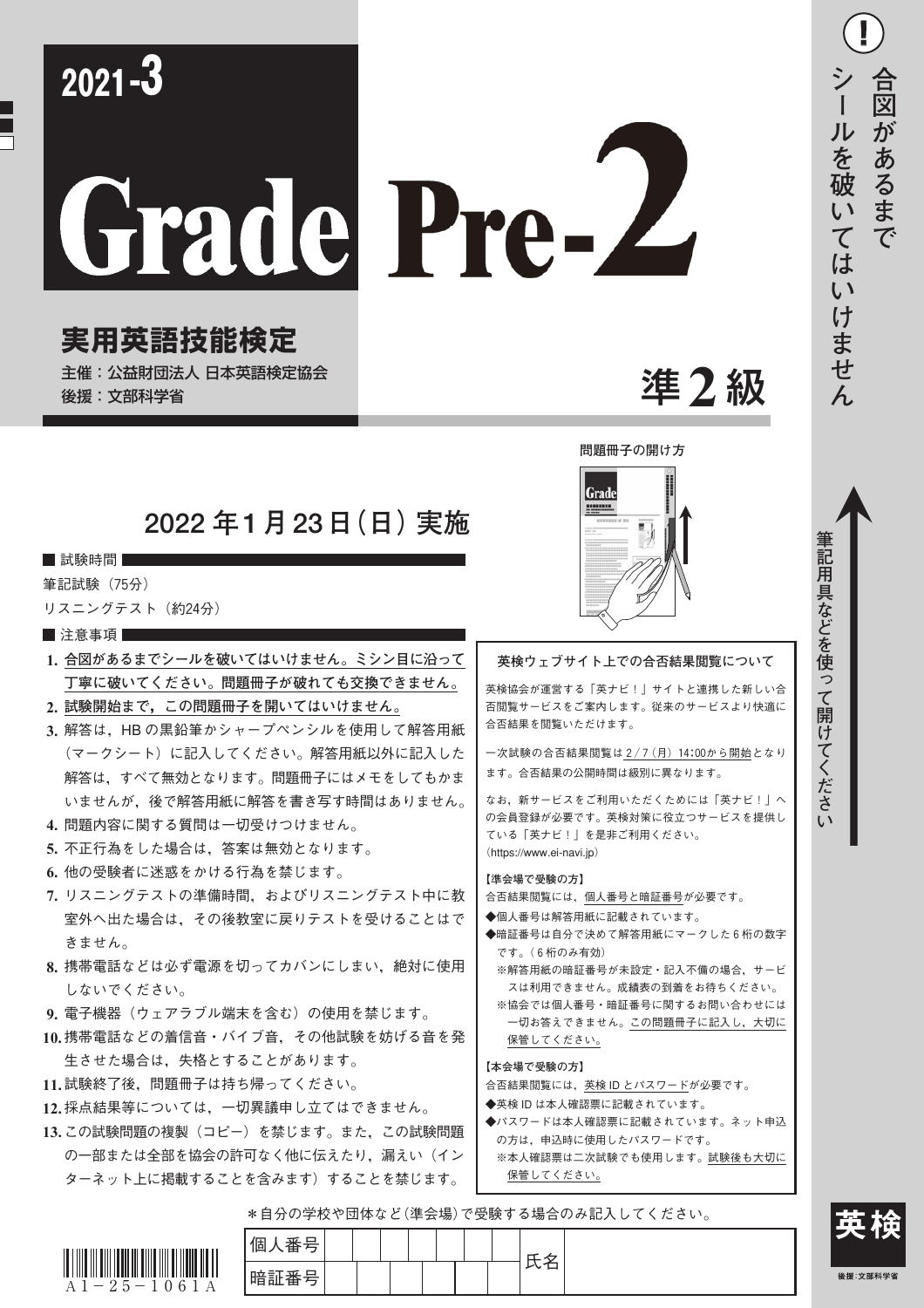| $\mathcal{L}(I)$        | A : I finished cleaning my room, Mom. Take a look.<br>$\mathbf{B}$ : It's not good (<br>books away too.                                                                             |          |                                                            |                |                       |                         | ), Kevin. You must clean your desk and put your |
|-------------------------|-------------------------------------------------------------------------------------------------------------------------------------------------------------------------------------|----------|------------------------------------------------------------|----------------|-----------------------|-------------------------|-------------------------------------------------|
|                         | <b>1</b> enough                                                                                                                                                                     |          | 2 almost                                                   |                | <b>3</b> ahead        |                         | 4 even                                          |
| (2)                     | A: How can I find more () about the cleaning service on your website?<br><b>B</b> : Just click on the information button at the top of our home page and you can<br>see everything. |          |                                                            |                |                       |                         |                                                 |
|                         | 1 rounds                                                                                                                                                                            | $\bf{2}$ | seasons                                                    |                | <b>3</b> wheels       |                         | 4 details                                       |
| (3)                     | The United States of America () of 50 states. The smallest state in<br>the country is Rhode Island, and the largest is Alaska.                                                      |          |                                                            |                |                       |                         |                                                 |
|                         | 1 warns                                                                                                                                                                             | $\bf{2}$ | dreams                                                     |                | <b>3</b> prays        | $\overline{\mathbf{4}}$ | consists                                        |
| (4)                     | Recently, the economy has been very good in the western part of the country,<br>so a lot of people have gone there to () jobs.                                                      |          |                                                            |                |                       |                         |                                                 |
|                         | 1 send                                                                                                                                                                              |          | 2 explain                                                  | 3 <sup>1</sup> | seek                  |                         | 4 mention                                       |
| (5)                     | Michelle, Sarah, and Roger love to play music, so they have decided to                                                                                                              |          | ) a band. They will call their new band The Celery Sticks. |                |                       |                         |                                                 |
|                         | form<br>1                                                                                                                                                                           |          | $2$ lift                                                   | 3              | sew                   | $\overline{4}$          | major                                           |
| $\boldsymbol{\epsilon}$ | Linda keeps () information such as her e-mail and bank passwords<br>in a small notebook. She is careful not to let anyone else see the notebook.<br><b>1</b> impossible             |          | <b>2</b> liquid                                            |                | <b>3</b> tiring       |                         | 4 secret                                        |
| (7)                     | Richard broke his leg when he went snowboarding last month. He was absent                                                                                                           |          |                                                            |                |                       |                         |                                                 |
|                         | from school for several days because of his (<br>1 climate 2 injury 3 option 4 praise                                                                                               |          |                                                            |                | $\cdot$ .             |                         |                                                 |
| (8)                     | Bart has been looking forward to his grandmother's visit for months. She will                                                                                                       |          |                                                            |                |                       |                         |                                                 |
|                         | come tomorrow, and he is excited about her (<br>arrival<br>$\mathbf{1}$                                                                                                             | $\bf{2}$ | direction                                                  |                | $\cdot$<br>3 material |                         | 4 connection                                    |
| (9)                     | A: Why were you late for work today, Bob?<br>$\mathbf{B}$ : The ( ) was terrible. It took me an hour to drive 4 kilometers.                                                         |          |                                                            |                |                       |                         |                                                 |
|                         | 1<br>entrance                                                                                                                                                                       |          | 2 image                                                    | 3 <sup>1</sup> | traffic               | $\overline{\mathbf{4}}$ | fossil                                          |
| (10)                    | Scott () through his homework so that he could watch his favorite<br>TV show. Because of this, he made many mistakes and did not get many<br>answers right.                         |          |                                                            |                |                       |                         |                                                 |
|                         | <b>1</b> repeated                                                                                                                                                                   | $\bf{2}$ | tapped                                                     |                | <b>3</b> printed      | 4                       | hurried                                         |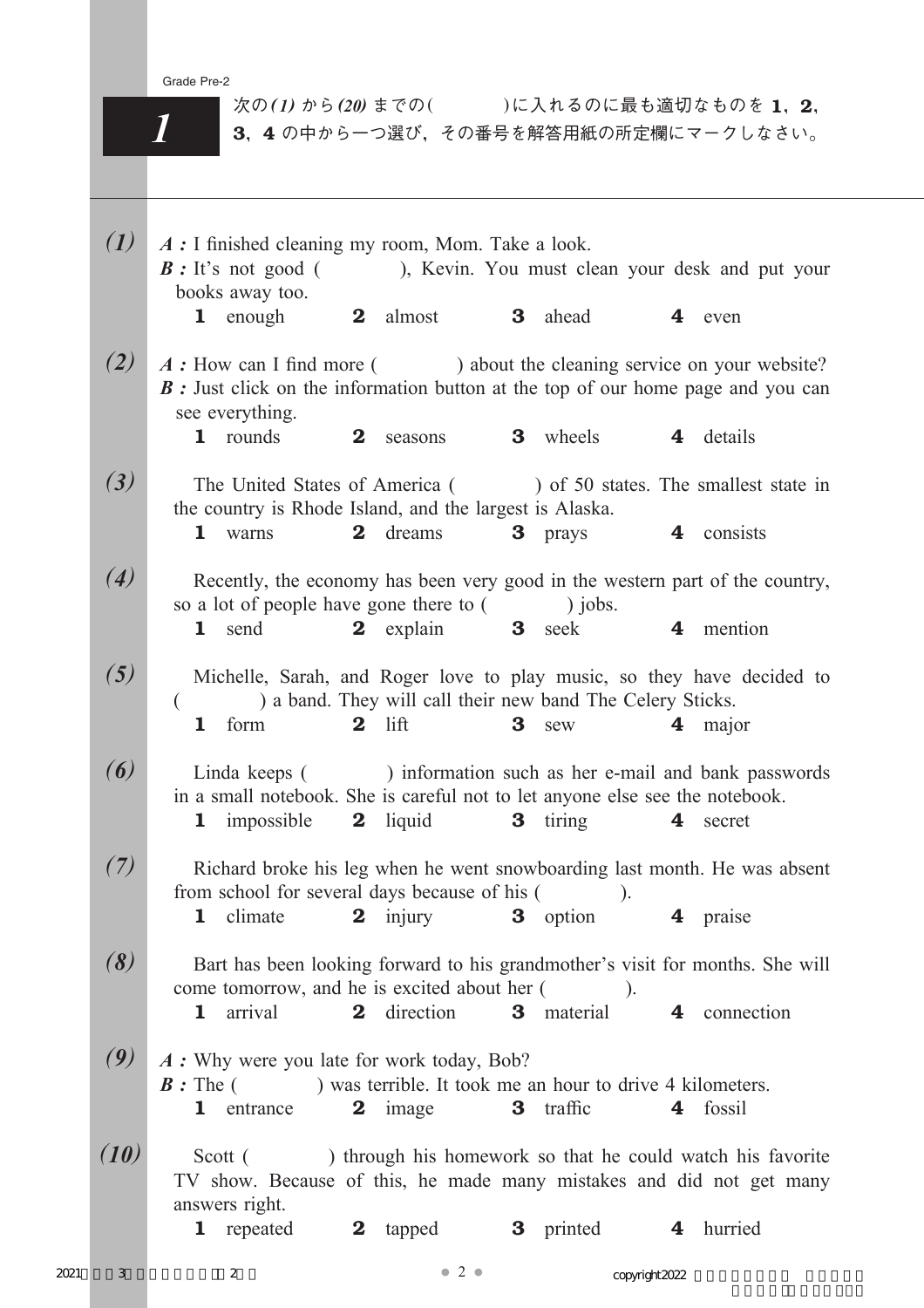|      | (11) | Mrs. Green decided to give a role to each student in the musical at the school<br>festival. This way, every student could ( ) the performance.<br><b>1</b> play a joke on<br><b>2</b> play a part in<br>4 keep pace with<br><b>3</b> keep track of             |  |
|------|------|----------------------------------------------------------------------------------------------------------------------------------------------------------------------------------------------------------------------------------------------------------------|--|
|      | (12) | $A:$ ( ) this website, Leonardo da Vinci was born in 1451.<br><b>B</b> : That's not what my textbook says. It says he was born in 1452.<br>1 Hoping for 2 Adding up 3 According to 4 Hiding from                                                               |  |
|      | (13) | A: Have you ( ) Fred recently?<br>B: Yes. I got a message from him the other day. He said that he's enjoying<br>college.<br>1 paid for 2 passed by 3 heard from 4 talked over                                                                                  |  |
|      | (14) | A : What does this word mean, Dad?<br>$\mathbf{B}$ : I'm not sure. You'll have to (<br>) in the dictionary.<br><b>1</b> throw it away<br>take it away<br>$\bf{2}$<br>$\overline{\mathbf{4}}$<br>look it up<br>3 save it up                                     |  |
|      | (15) | A: Do you know any good sightseeing places in London?<br><b>B</b> : Of course! I go there () on business, so I know the city really well.<br>2 in the end 3 all the time 4 for once<br>1 at last                                                               |  |
|      | (16) | Nick is nearly three years old. He always wants to touch the new things he<br>finds every day. He is very curious () anything he hasn't seen before.<br>2 over 3 about<br>4 from<br>$\mathbf{1}$ at                                                            |  |
|      | (17) | A : I made these cookies for everyone this morning. Please ( ) yourself.<br><b>B</b> : Thanks. They look delicious.<br>1 set 2 take 3 dress 4 help                                                                                                             |  |
|      | (18) | A: Dad, this box is too heavy for me (<br>) upstairs.<br>$B:$ OK. I'll take it upstairs for you.<br>1 to carry<br><b>2</b> carrying<br>3 not carry 4 be carried                                                                                                |  |
|      | (19) | $A:$ I have so much homework to do this weekend.<br>). I have a science report, a history assignment, and an English<br>$B:$ So (<br>paper to write for Monday.                                                                                                |  |
|      | (20) | $3$ do I<br>am I<br>$2$ I am<br>$4$ I do<br>$\mathbf{1}$<br>Hector wants a dog, but his family lives in a small apartment, and there is no<br>space to keep a pet. He wishes he () in a bigger place.<br>2 to live<br><b>3</b> is living<br>4 lived<br>1 lives |  |
| 2021 | 3    | $\bullet$ 3 $\bullet$<br>2<br>copyright 2022                                                                                                                                                                                                                   |  |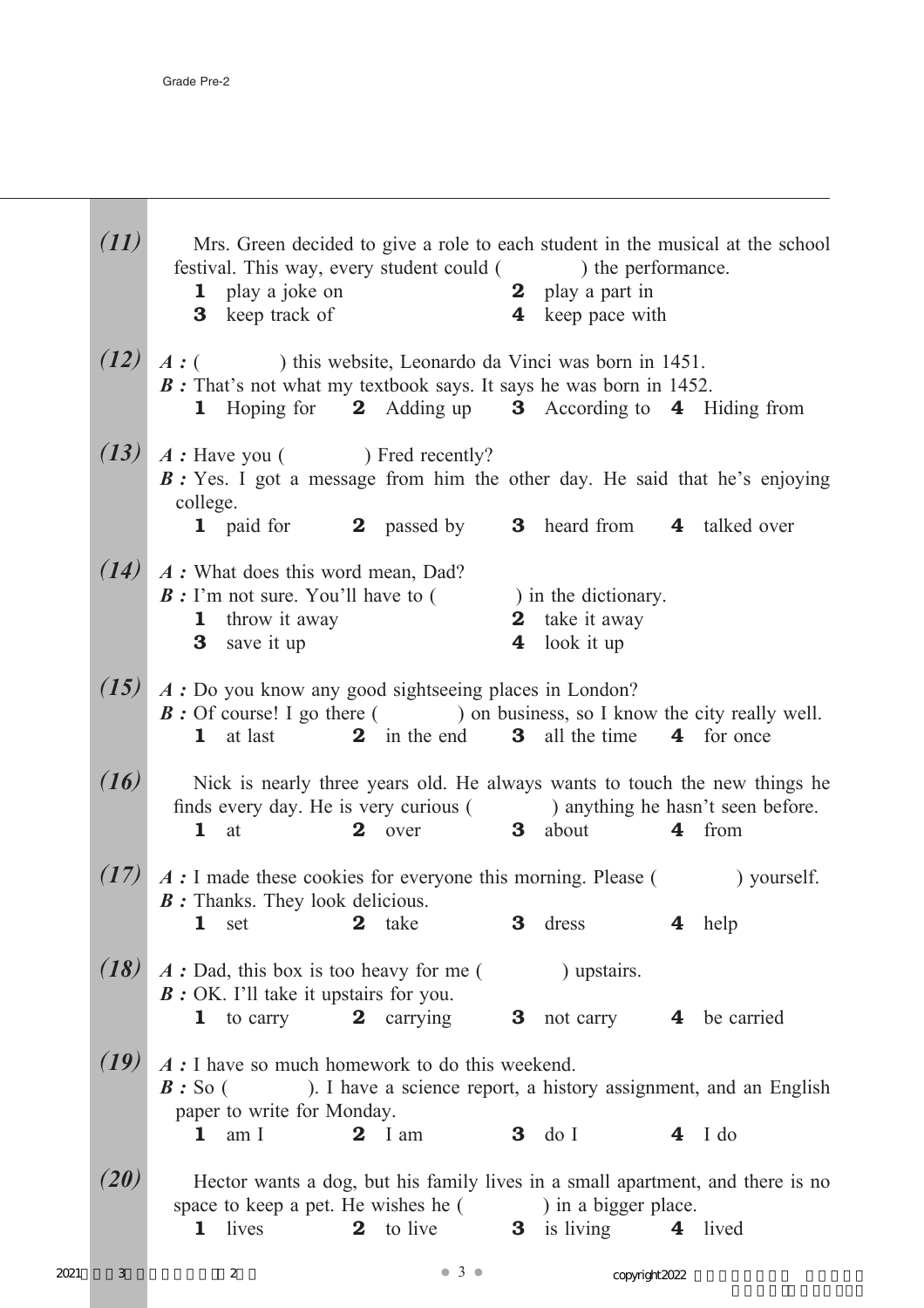*2*

次の四つの会話文を完成させるために,*(21)* から*(25)* に入るものとして最も 適切なものを1,2,3,4の中から一つ選び、その番号を解答用紙の所定欄 にマークしなさい。

*(21) A :* Hi, Mary. Are you going to come to the movies with us tomorrow? *B* : I don't think so. I have some important homework that I need to do first. *A :* Why don't you ( *21* )? *B* : I want to, but my mom asked me to take care of my baby brother. 1 choose an easier topic for it 2 talk to your teacher about it **3** bring it to the movie theater **4** try to finish it this evening *(22) A :* Excuse me. I think I left my scarf on one of your buses. *B* : Can you describe what it looks like? *A* : Actually, I ( 22 ). *B* : Oh, I see. I think someone brought in a scarf that looks like that. Let me check. 1 have a photo of it on my phone 2 was on the 10:15 bus from Shelby **3** got it as a birthday present **4** had a seat in the back *(23) A :* Mom, can I go to the park to play with my friends? *B :* Of course. ( *23* ). *A* : But it's so windy today. It might blow away. *B* : I know, but it's really hot outside. Take this one. It has a strap to keep it on your head. 1 Please take a bottle of water 2 You should take your kite **3** Make sure you wear a hat **4** Don't forget your umbrella *A :* Thank you for calling Blimpton Animal Hospital. How can I help you? *B :* My name is Joan Taylor. I'm calling about my dog, Brownie. *A :* What's wrong with Brownie? *B* : She hasn't ( *24* ) for the last two days. *A* : I see. Is it the same kind that you usually give her? *B :* Yes. She normally loves it. Could ( *25* )? *A :* Sure. He has time at 11:30 or after 4:00. *B* : I have to work this afternoon, so I'll bring Brownie at 11:30. *(24)* 1 had much energy 2 been eating her food **3** gotten out of her basket **4** played with her toys *(25)* 1 you tell me what the problem is 2 I get some medicine for her **3** the doctor see her today **4** it be a toothache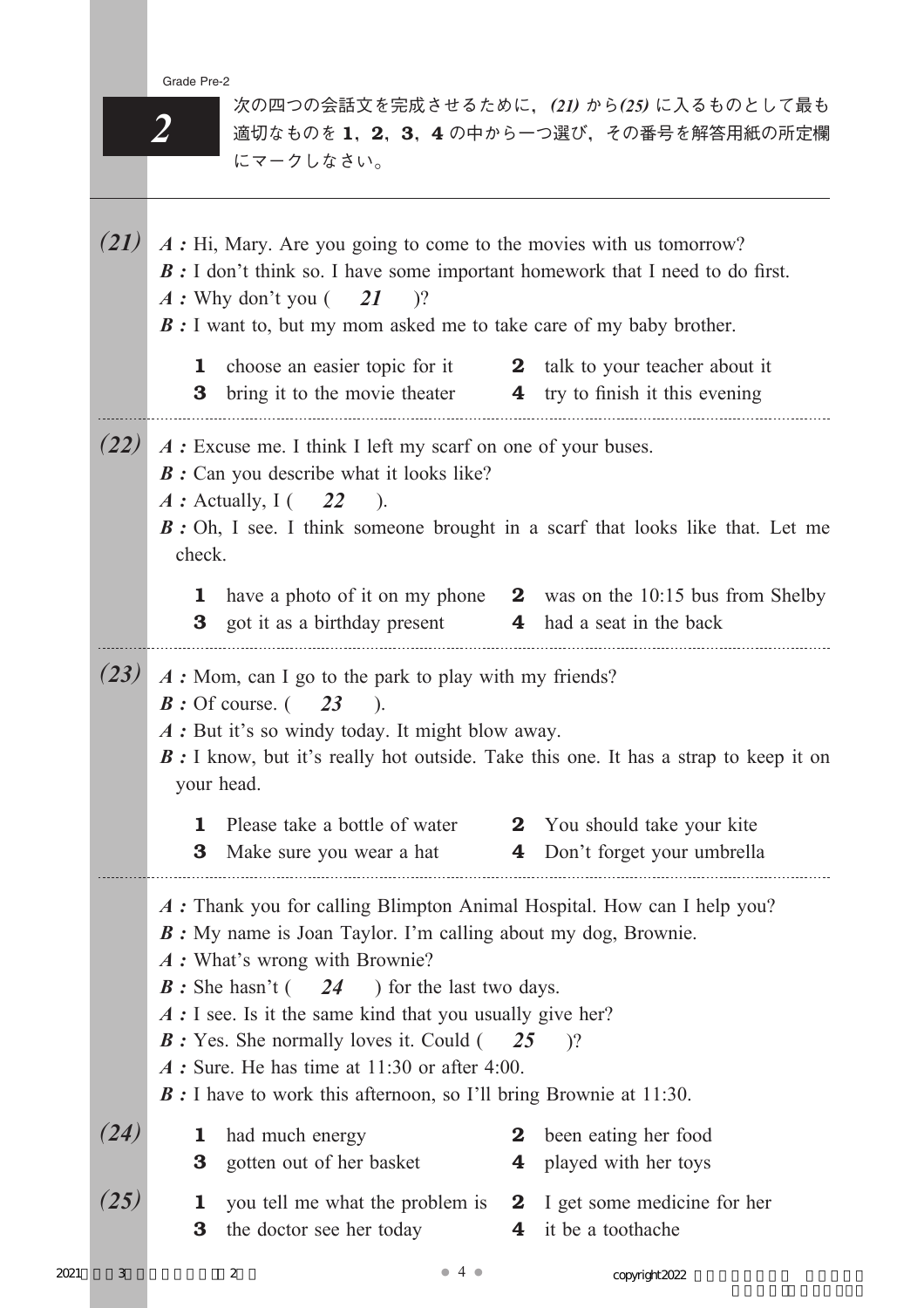

次の英文 *A* , *B* を読み,その文意にそって*(26)* から*(30)* までの( ) に入れるのに最も適切なものを 1, 2, 3, 4 の中から一つ選び, その番号を 解答用紙の所定欄にマークしなさい。

# *Lost for Words*

Keiko is 65 years old. She retired from her job a few months ago. When she was working, she was always very busy. She had no time for hobbies. However, she now has plenty of free time. She enjoys gardening, reading books, and going for walks in the countryside. She also ( *26* ). She really enjoys learning a foreign language and using it to speak with her classmates and her teacher, Mr. Lopez.

One day, Mr. Lopez asked Keiko to talk about her family in class. There were many things that she wanted to say, but she could not say them. She was disappointed because she did not know all the words that she needed. Mr. Lopez tried to ( *27* ). He said that she is doing really well. If she keeps studying and practicing hard, she will soon find it easy to talk about anything.

- $(26)$  **1** takes Spanish lessons **2** is a volunteer at a hospital **3** likes to paint pictures **4** joined a yoga class  $(27)$  1 find her textbook 2 cheer her up
	-
- 
- 3 repair her bag 4 show her around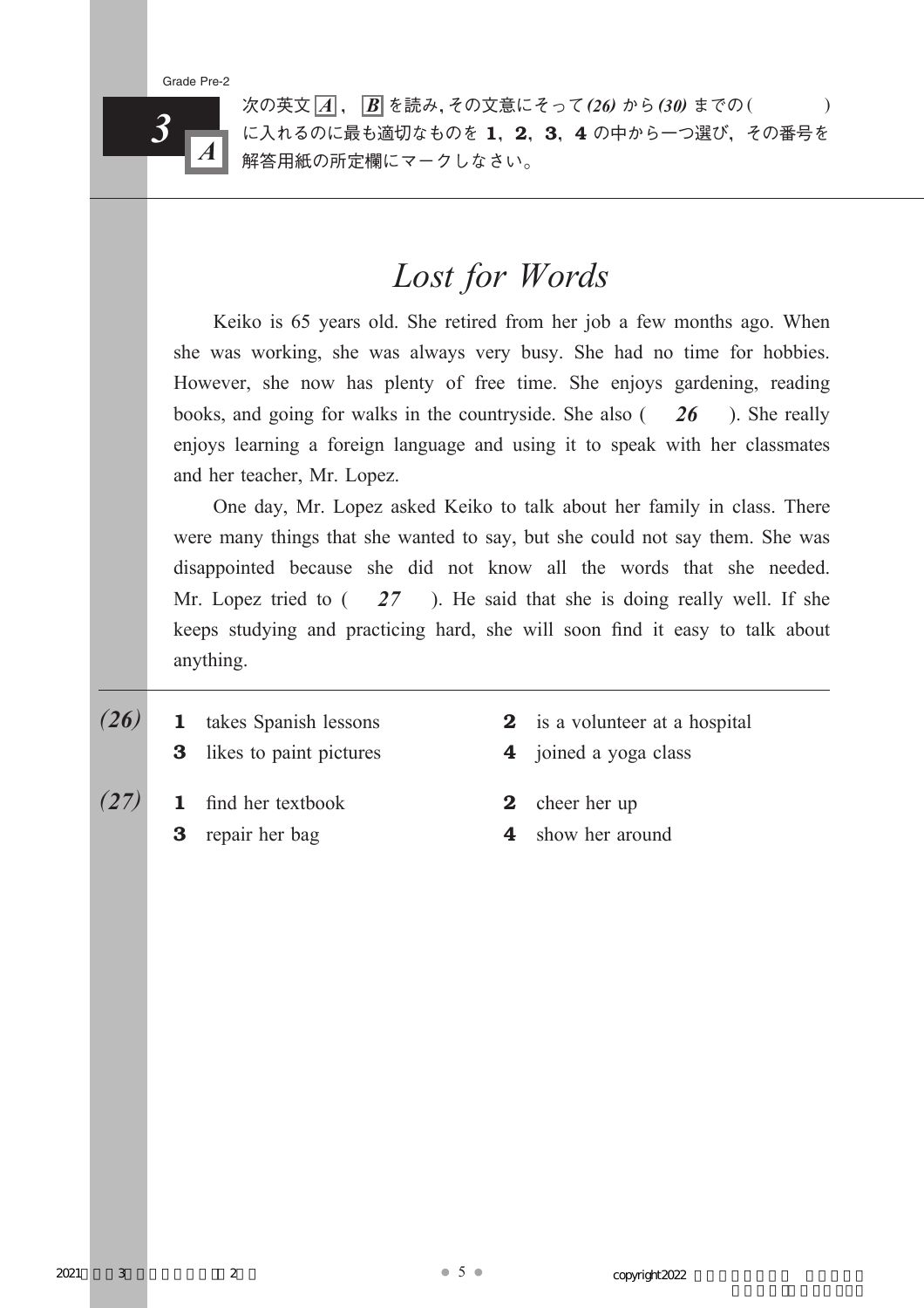*B*

## *Pest Protection*

Insects and other animals often make trouble for farmers. Such animals are known as pests and can be a big problem. They eat the fruits and vegetables that should be sold as food. They also carry diseases to the plants grown on farms. ( *28* ) costs farmers a lot of money. Many farmers use chemicals to keep pests away. These chemicals can be bad for the environment, though. They can kill other creatures. They can also get into the fruits and vegetables that people eat.

The owners of the Vergenoegd Low wine farm in South Africa use a different method. They want to stop pests from eating their grapes. At the same time, they do not want any chemicals to get in their wine. Their solution is to ( *29* ) to remove pests. Every day, a team of over 1,000 ducks is taken to the fields where the grapes are grown. The ducks spend all day walking around the plants and eating the pests.

Although ducks have been used to control pests in rice fields in Asia for hundreds of years, the use of ducks in other places is much less common. The ducks used on the Vergenoegd Low wine farm are a special kind. They have 30 ) than other kinds of ducks. As a result, they cannot fly away. Using ducks to control pests also has another advantage. Their waste helps the grape plants to grow.

|      |              | The weather                    | $\bf{2}$ | The damage                  |
|------|--------------|--------------------------------|----------|-----------------------------|
|      | $\bf{3}$     | Buying land                    | 4        | Picking fruit               |
| (29) | $\mathbf{1}$ | get local children             |          | <b>2</b> move their plants  |
|      | 3            | build tall fences              |          | 4 use other animals         |
| (30) |              | <b>1</b> more babies each year | $\bf{2}$ | more colorful bodies        |
|      | 3            | much louder voices             |          | <b>4</b> much shorter wings |
|      |              |                                |          |                             |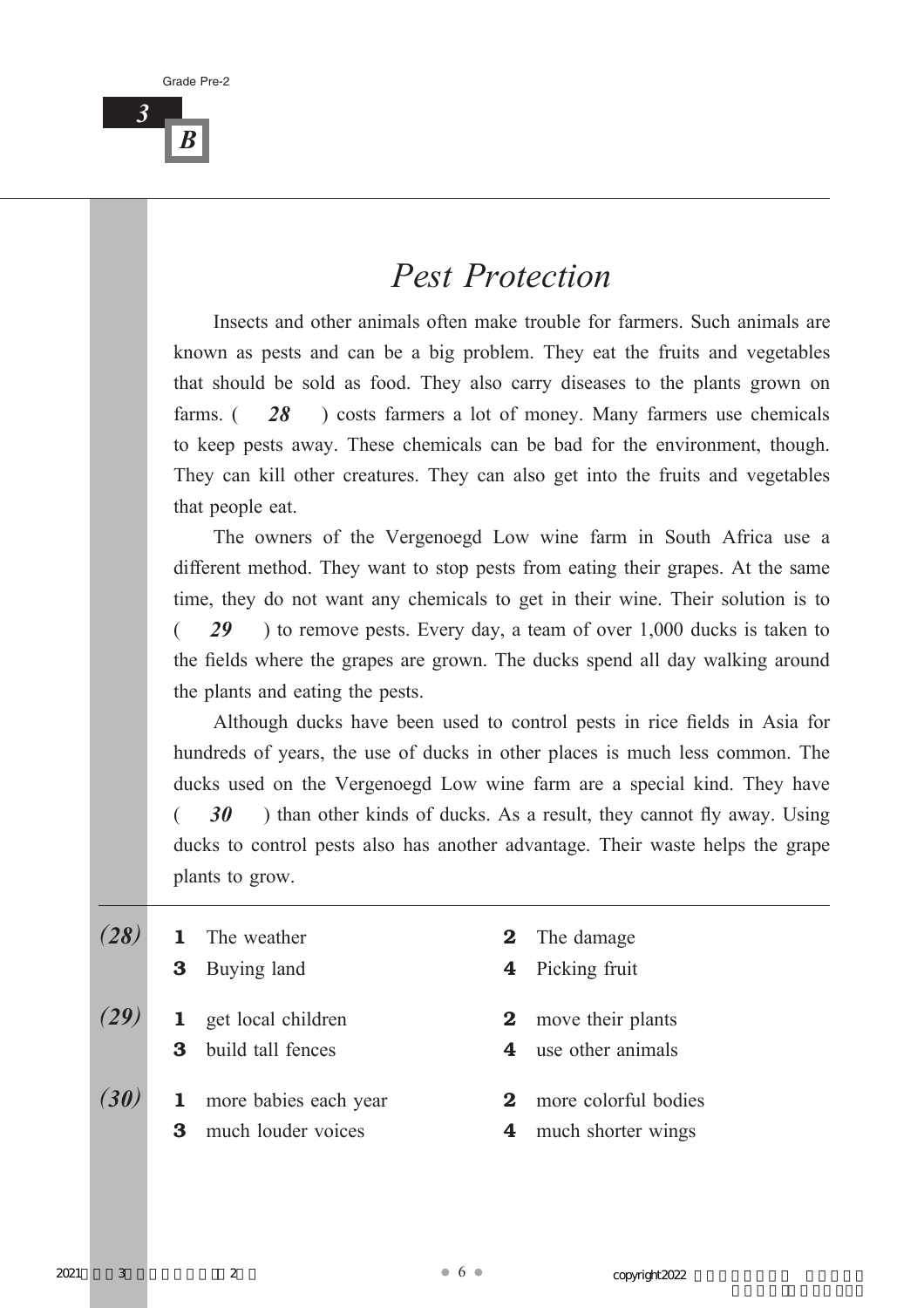

次の英文 *A* , *B* の内容に関して,*(31)* から*(37)* までの質問に対して最 も適切なもの,または文を完成させるのに最も適切なものを 1, 2, 3, 4 の中から一つ選び,その番号を解答用紙の所定欄にマークしなさい。

From: Joe Hess <joe-hess@kmail.com> To: Pete Hess <p-hess22@yeehaw.com> Date: January 23 Subject: Ontario trip

### Hi Pete,

Are you excited about our trip to Ontario next month? I bought my ticket to Ontario and my return ticket yesterday. My plane leaves Chicago at 11 a.m. on February 8. The flight takes only one and a half hours. Have you bought your tickets yet? What time will you leave New York City?

Anyway, do you remember what we talked about on the phone last week? You said that you want to go fishing during our trip. My neighbor goes on fishing trips in Ontario every fall. She told me about a company that offers one-day fishing tours of Lake Huron. The company's name is Great Fish, and it costs \$300 for two people. The tour will start at 8 a.m. and finish at 4 p.m., and the price includes lunch.

I'll call the company tonight and make a reservation for February 10. My neighbor also said that we need special licenses to fish in Ontario. We can get them online, or we can buy them at a sports shop in Ontario. I think we should buy them on the Internet before we go. A one-day license costs about \$20. I can't wait to go! Your brother,

Joe

| (31) | What will Joe do in February?<br>Buy plane tickets to Chicago.<br>1<br>Go on vacation with Pete.<br>$\mathbf 2$<br>3<br>Visit New York City.<br>Move to a new home in Ontario.<br>4                                                    |
|------|----------------------------------------------------------------------------------------------------------------------------------------------------------------------------------------------------------------------------------------|
| (32) | Joe's neighbor<br>gave Joe a tour of Lake Huron.<br>ı<br>$\bf{2}$<br>said Joe could use her fishing boat.<br>$\bf{3}$<br>told Joe about a fishing tour company.<br>4<br>recommended a restaurant to Joe.                               |
| (33) | How does Joe suggest he and Pete get licenses?<br>By going to a sports shop to get them.<br>ı<br>By buying them from a website.<br>$\bf{2}$<br>By ordering them on the phone.<br>$\bf{3}$<br>By asking a company to reserve them.<br>4 |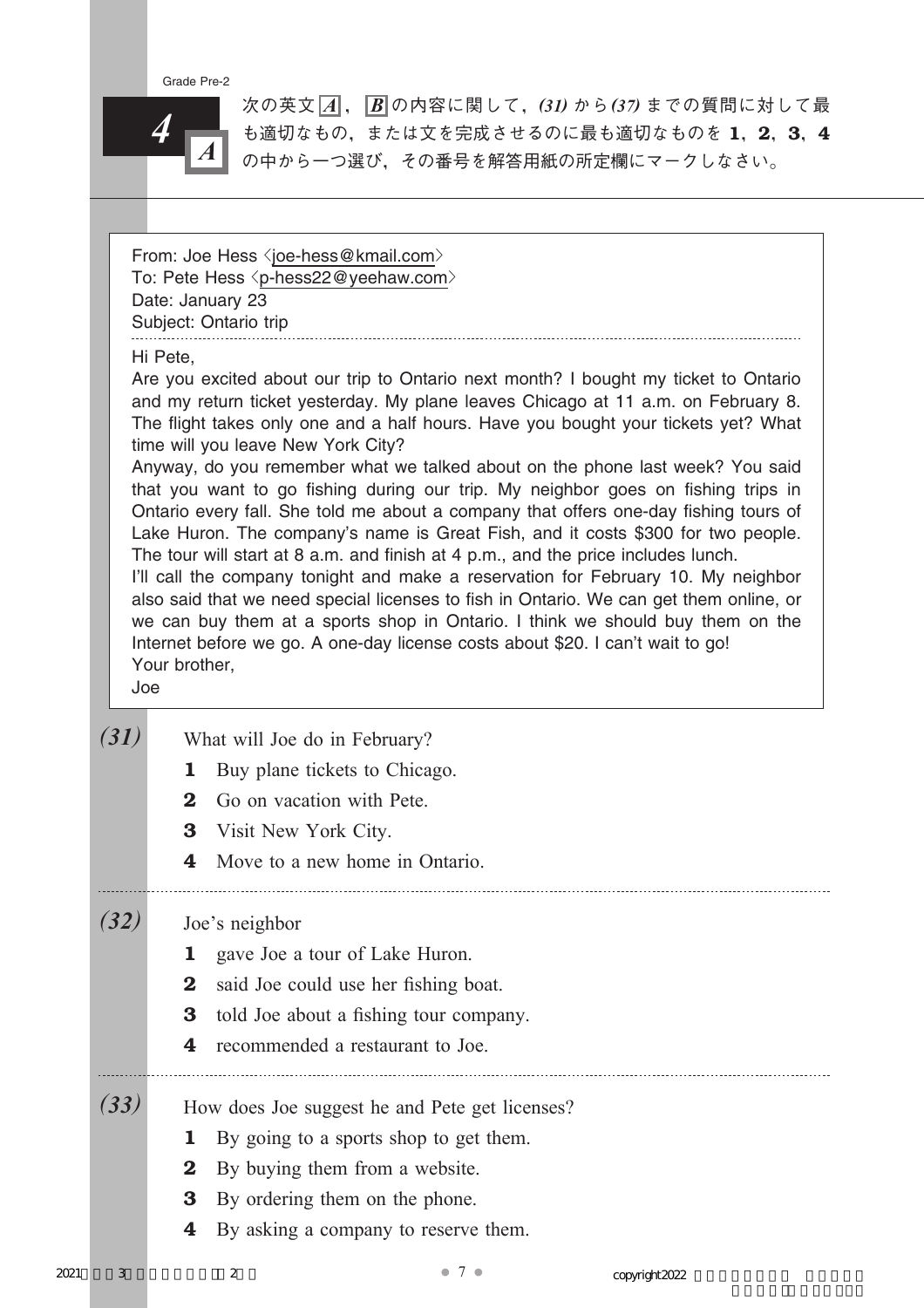*4*

# *The Mystery of the Crannogs*

In some lakes in Scotland and Ireland, there are small man-made islands. These are called crannogs, and they were built long ago with large rocks that were carried into the lakes. Building the crannogs was probably a lot of hard work because some of the rocks weigh 250 kilograms. What is more, the crannogs are between 10 and 30 meters wide and connected to the land by a bridge made of rocks. Although there are over a thousand of them, no one knows the reason why they were made.

Experts used to think that the crannogs were built about 3,000 years ago. However, a recent discovery shows that some of the crannogs are much older. A diver found some broken pots in the water around the crannogs in a lake on the island of Lewis. Scientists discovered that the pots were over 5,000 years old. This led to further research and the discovery of similar items in other lakes with crannogs.

The pots were in good condition, and it was clear to researchers that they had not been used much before they were dropped in the lakes. The researchers believe that the pots were probably used for special ceremonies on the crannogs. It is not clear what the purpose of the ceremonies was, though, because there are no written records from the time when they were held.

Two thousand years after the oldest crannogs were built, people began living on them. This is shown by old pieces of wood from their houses that have been found on the crannogs. When these people built their houses, they probably damaged the crannogs. This made it difficult to find out why the crannogs were built. Researchers are continuing to look for things to solve the mystery of the crannogs, but it may take many years for them to do so.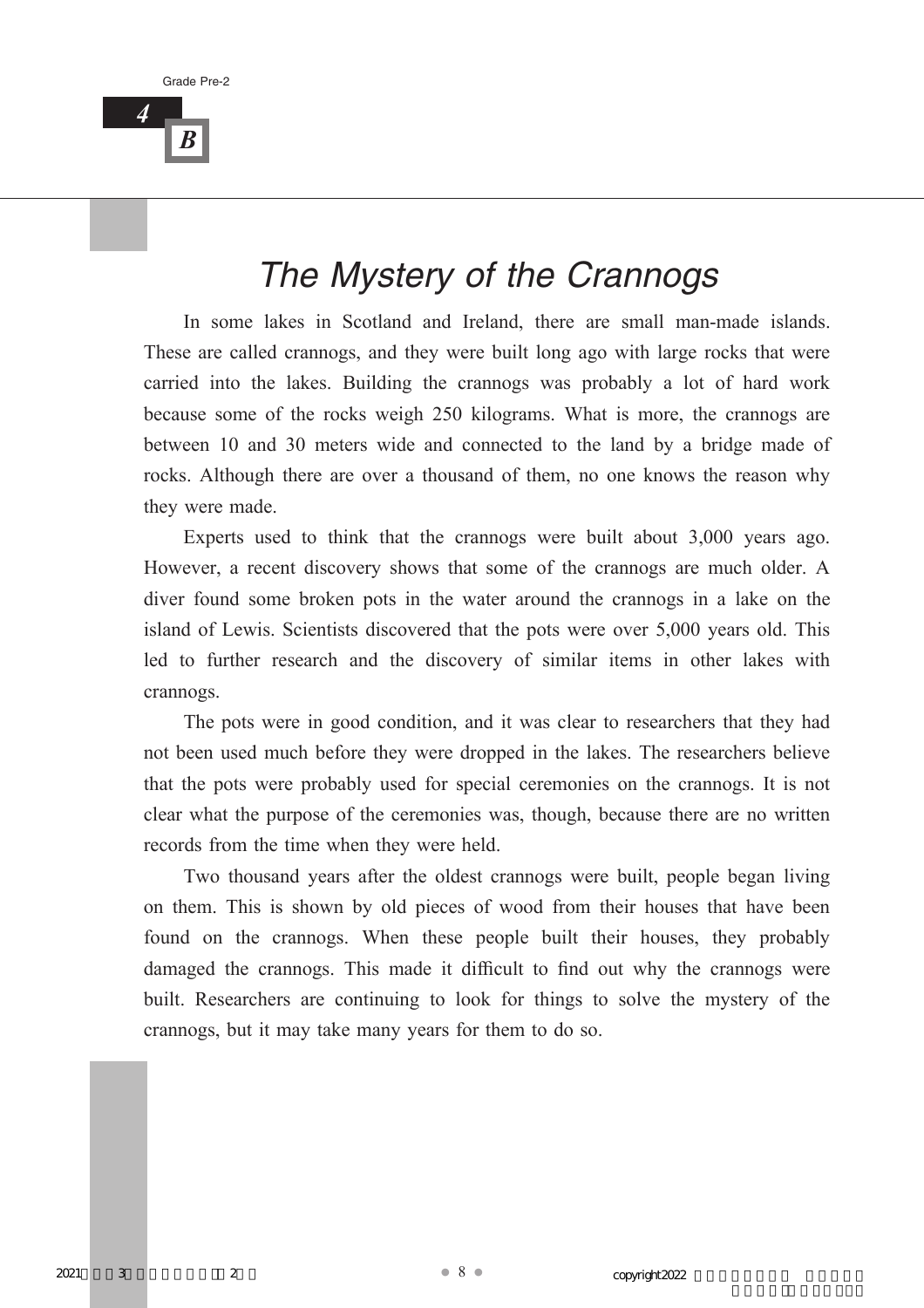<u> Tanzania (</u>

| 34)  | Crannogs are<br>man-made lakes in Scotland and Ireland.<br>ı<br>islands made by people a long time ago.<br>$\bf{2}$<br>walls built with large rocks.<br>3<br>bridges that were built across lakes.<br>4                                                                                                                                            |
|------|----------------------------------------------------------------------------------------------------------------------------------------------------------------------------------------------------------------------------------------------------------------------------------------------------------------------------------------------------|
| (35) | The discovery of some broken pots has<br>allowed people to find out how the crannogs were built.<br>1<br>proved that there are more crannogs than scientists thought.<br>$\bf{2}$<br>changed experts' ideas about how old some crannogs are.<br>3<br>shown that it may be too dangerous to dive in these lakes.<br>4                               |
| (36) | What do researchers think that the pots that they found were used for?<br>For decorating people's homes.<br>ı<br>For important events.<br>$\bf{2}$<br>To keep written records.<br>3<br>To catch fish in the lakes.<br>4                                                                                                                            |
| (37) | Why is it difficult to know the reason that the crannogs were made?<br>Researchers think they lost some things that they found on them.<br>ı<br>People may have damaged them when they built their homes.<br>$\bf{2}$<br>Old pieces of wood might have been removed from them.<br>3<br>The people who made them probably moved away long ago.<br>4 |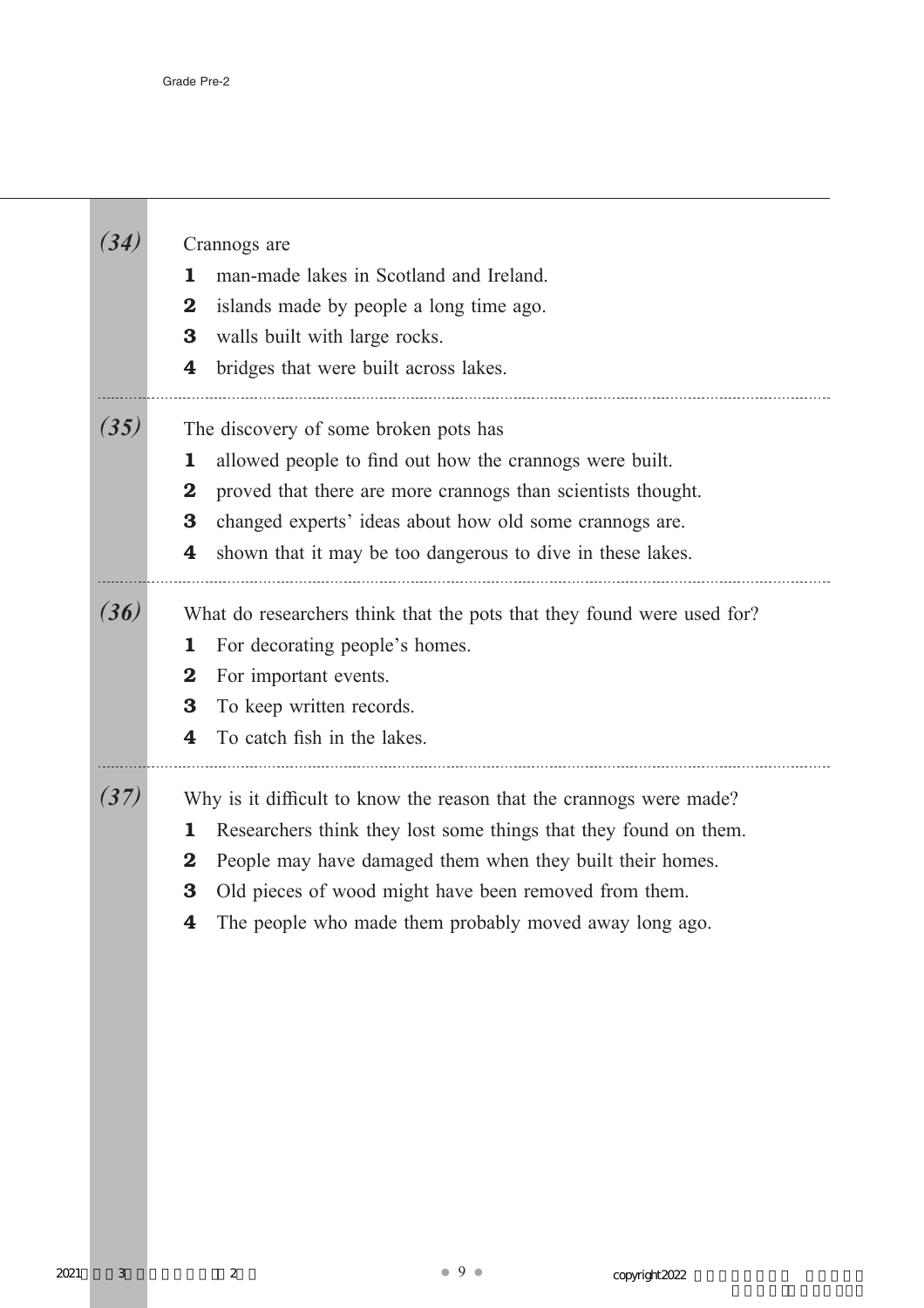

**QUESTION**

*Do you think there should be more sports programs on TV?*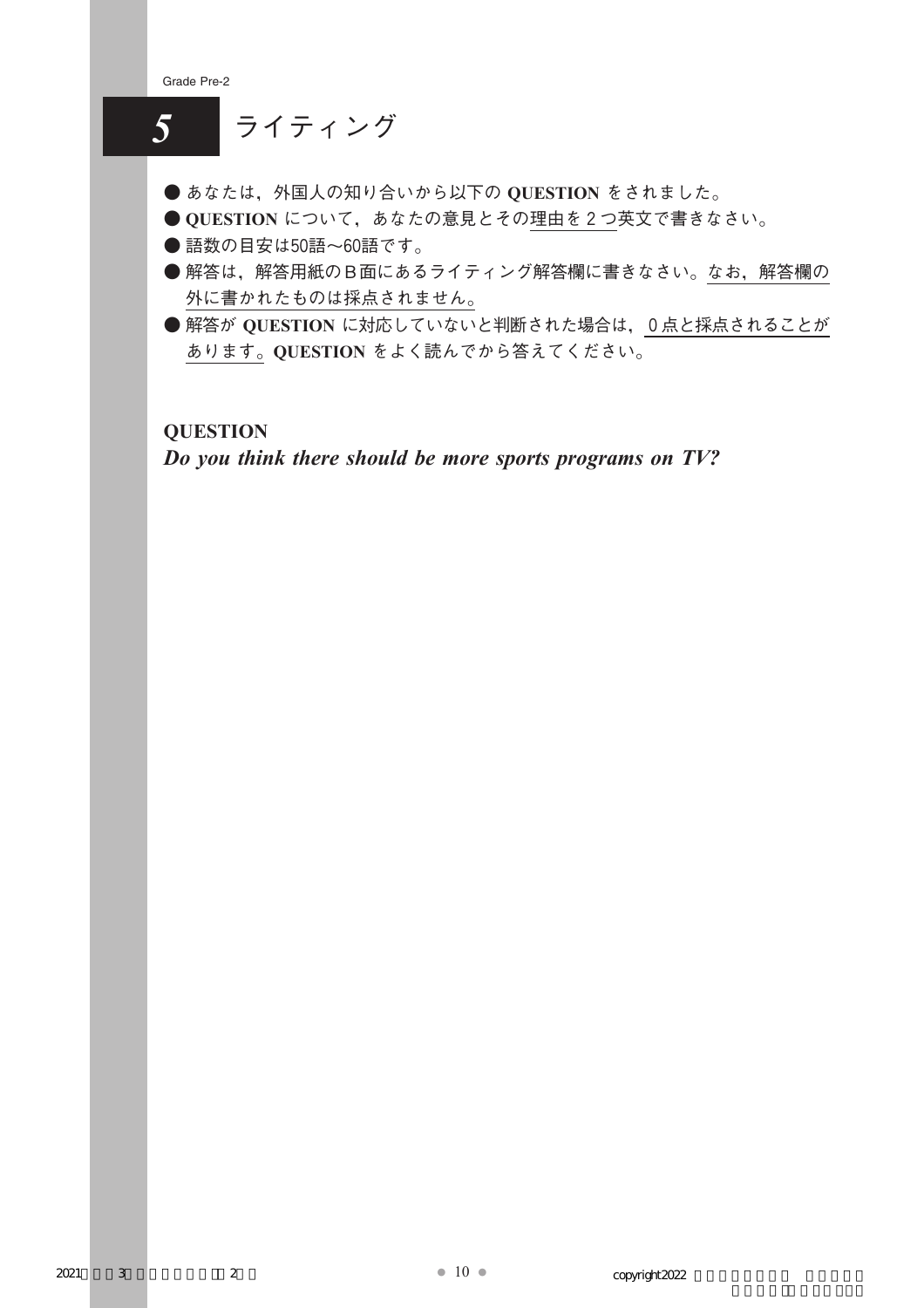# MENO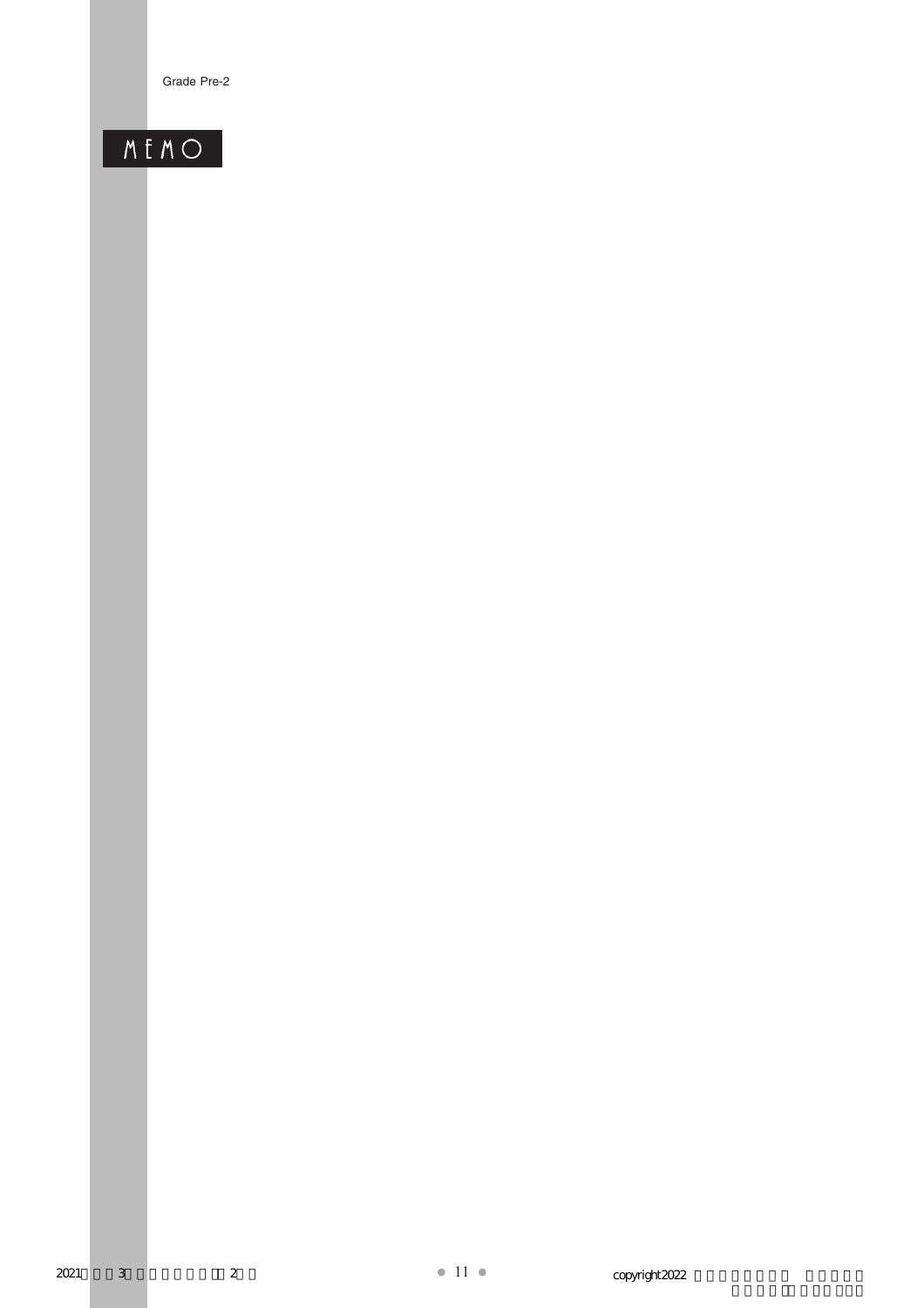

### 準2級リスニングテストについて

-**このリスニングテストには,第** 1**部から第** 3**部まであります。**

**★英文はすべて一度しか読まれません。** 

**第** 1**部……対話を聞き,その最後の文に対する応答として最も適切なものを,放送される** 1**,**2**,**3**の中から一つ選びなさい。**

**第** 2**部……対話を聞き,その質問に対して最も適切なものを**1**,**2**,**3**,**4**の中から一つ選びなさい。 第** 3**部……英文を聞き,その質問に対して最も適切なものを**1**,**2**,**3**,**4**の中から一つ選びなさい。**

**2** No. 30 のあと, 10秒すると試験終了の合図がありますので, 筆記用具を置いてください。

### 第1部

*No. 1* ~ *No. 10***(選択肢はすべて放送されます。)**

第2部

| No. 11 | 1        | They are all sold out.                 |
|--------|----------|----------------------------------------|
|        | $\bf{2}$ | He called the wrong restaurant.        |
|        | 3        | There is a mistake on the menu.        |
|        | 4        | His house is too far for deliveries.   |
|        |          |                                        |
| No. 12 | 1        | Borrow some books.                     |
|        | $\bf{2}$ | Study at a friend's house.             |
|        | 3        | Go to a concert.                       |
|        | 4        | Buy some tickets.                      |
|        |          |                                        |
| No. 13 | 1        | The waiter is too busy to help her.    |
|        | $\bf{2}$ | The waiter brought her the wrong food. |
|        | 3        | She did not order dessert.             |
|        | 4        | She does not like apple pie.           |
|        |          |                                        |
| No. 14 | 1        | By delivering it herself.              |
|        | $\bf{2}$ | By regular mail.                       |
|        | 3        | By overnight delivery.                 |
|        | 4        | By bicycle delivery.                   |
|        |          |                                        |
|        |          |                                        |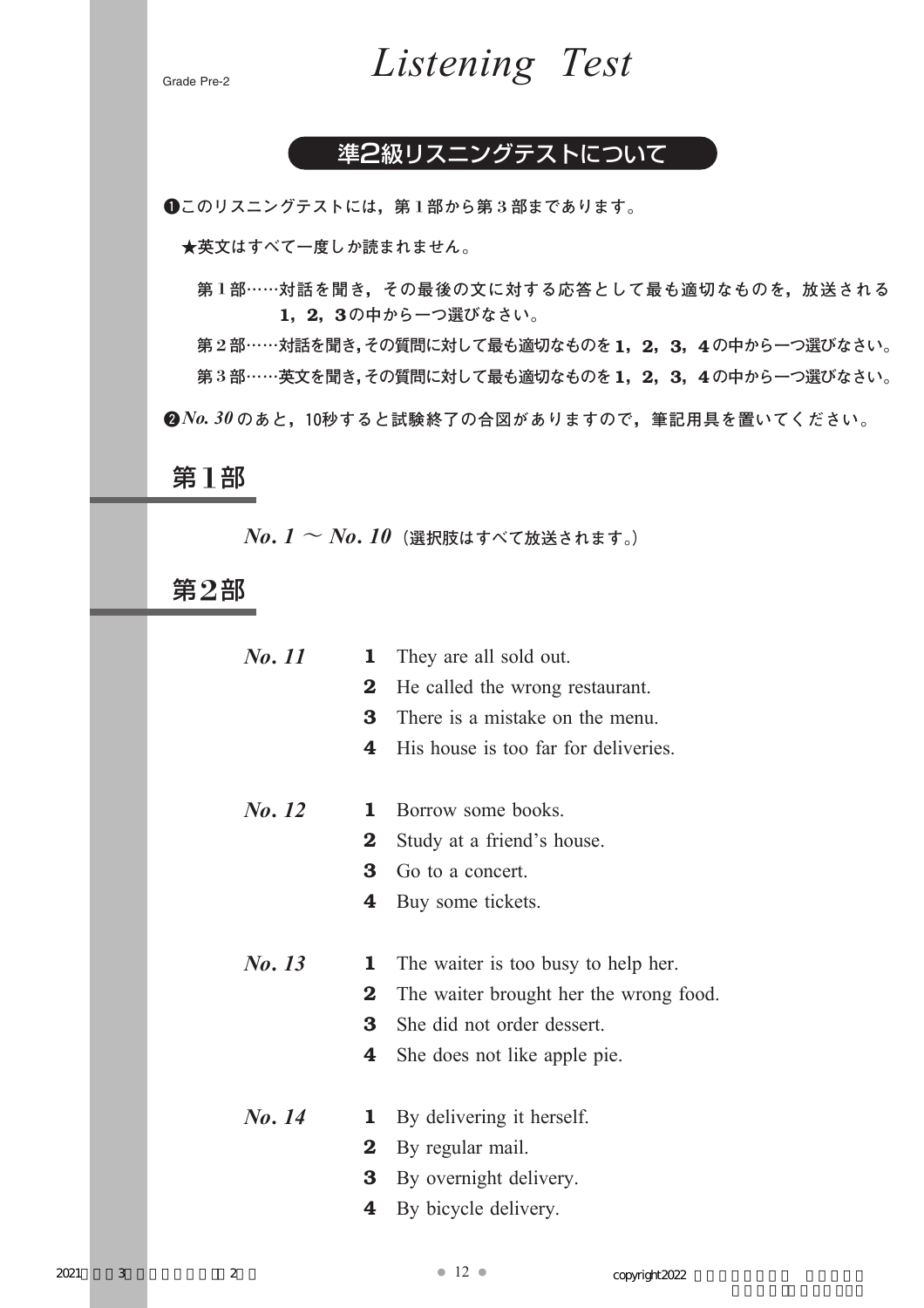| No. 15 | 1        | Get a present for a child.            |
|--------|----------|---------------------------------------|
|        | $\bf{2}$ | Make clothes for her family.          |
|        | 3        | Take pictures of her baby.            |
|        | 4        | Play with her friend's children.      |
|        |          |                                       |
| No. 16 | 1        | She wants him to fix her coat.        |
|        | $\bf{2}$ | She wants him to buy a new button.    |
|        | 3        | He did not give her a refund.         |
|        | 4        | He did not damage her coat button.    |
|        |          |                                       |
| No. 17 | 1        | Make a salad for the woman.           |
|        | $\bf{2}$ | Eat both kinds of pizza.              |
|        | 3        | Order salad and pizza.                |
|        | 4        | Change his order from salad to pizza. |
|        |          |                                       |
| No. 18 | 1        | Take her son to a baseball game.      |
|        |          |                                       |
|        | $\bf{2}$ | Look for her son's baseball glove.    |
|        | 3        | Finish her e-mail.                    |
|        | 4        | Help move a desk.                     |
|        |          |                                       |
| No. 19 | 1        | Her hair may get wet.                 |
|        | $\bf{2}$ | Her husband is sick.                  |
|        | 3        | The party may be canceled.            |
|        | 4        | The bus is late.                      |
|        |          |                                       |
| No. 20 | 1        | Call their hotel.                     |
|        | $\bf{2}$ | Wait for the next train.              |
|        | 3        | Get cash from an ATM.                 |
|        | 4        | Talk to a taxi driver.                |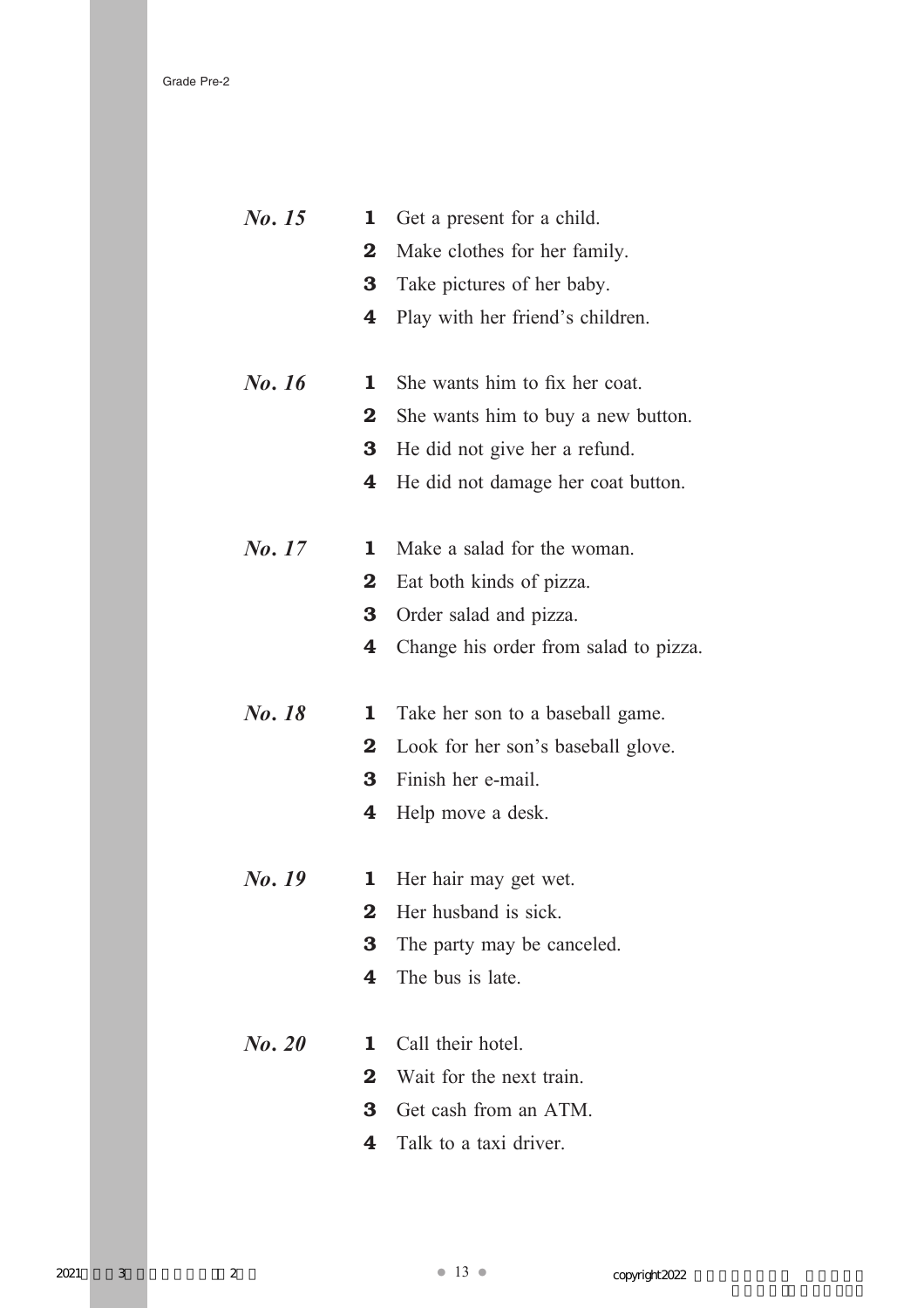### Grade Pre-2 *Listening Test*

## 第3部

| No. 21 | 1                       | Buy a cake for his grandfather.                |
|--------|-------------------------|------------------------------------------------|
|        | $\bf{2}$                | Give his grandmother some flowers.             |
|        | 3                       | Work at his grandparents' store.               |
|        | 4                       | Help his grand mother in the garden.           |
|        |                         |                                                |
| No. 22 | 1                       | They used popular black paper.                 |
|        | $\bf{2}$                | They used the same symbols as modern cards.    |
|        | 3                       | They were considered to be luxury items.       |
|        | 4                       | They were made to study history.               |
|        |                         |                                                |
| No. 23 | 1                       | Her school does not have a band club.          |
|        | $\bf{2}$                | It is difficult to learn an instrument.        |
|        | 3                       | The band members played very well.             |
|        | 4                       | The concert was not so long.                   |
|        |                         |                                                |
| No. 24 | 1                       | There may be delays later in the day.          |
|        | $\bf{2}$                | A hockey game has been canceled.               |
|        | 3                       | Trains are currently stopped.                  |
|        | 4                       | Passengers should get off at the next station. |
|        |                         |                                                |
| No. 25 | ı                       | She will go to a bicycle store.                |
|        | $\overline{\mathbf{2}}$ | She will play video games.                     |
|        | 3                       | She will go to a birthday party.               |
|        | 4                       | She will ride her bicycle.                     |
|        |                         |                                                |
|        |                         |                                                |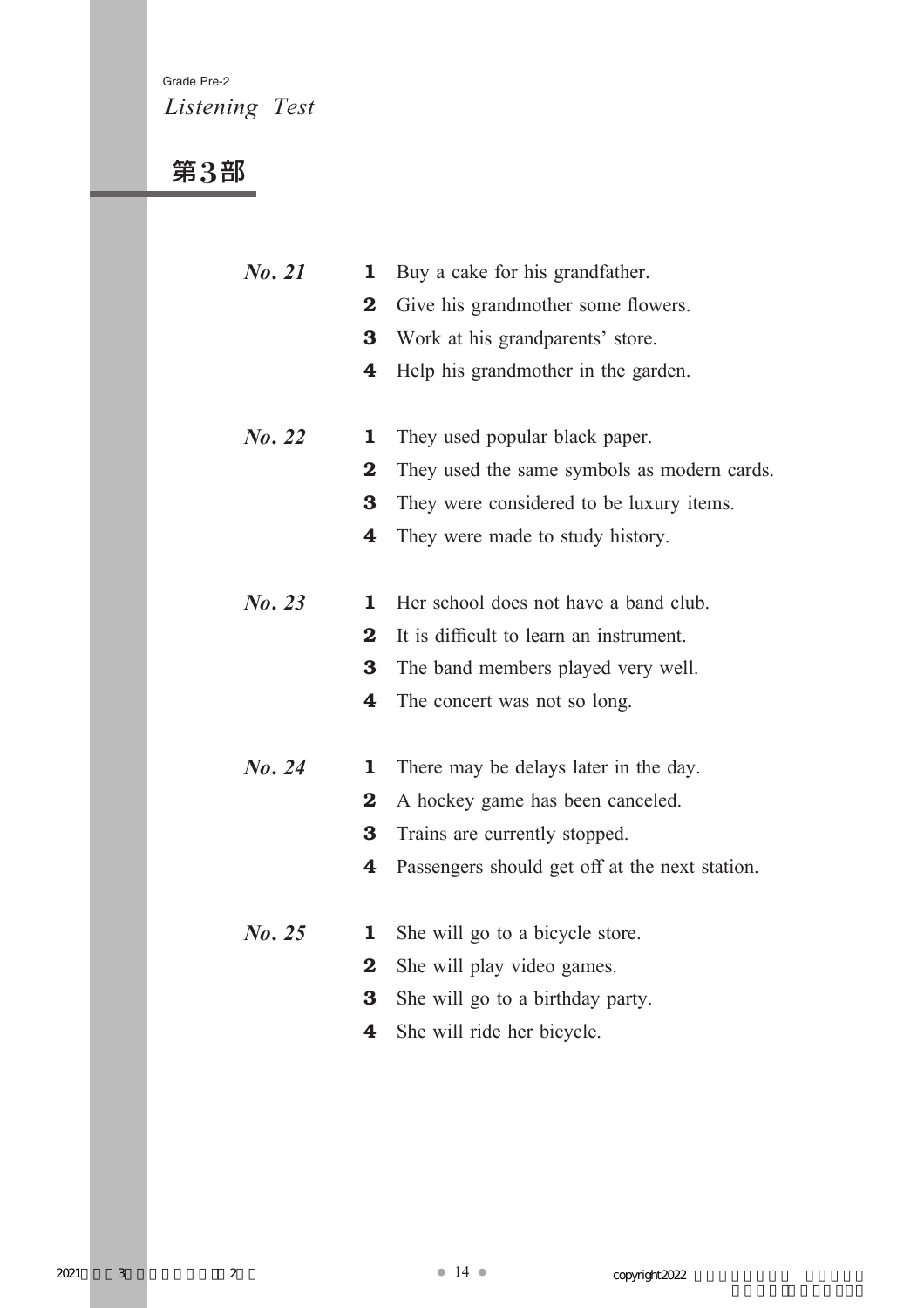| No. 26 | 1                       | He has not been to Hawaii.                 |
|--------|-------------------------|--------------------------------------------|
|        | $\overline{\mathbf{2}}$ | He cannot find his passport.               |
|        | 3                       | He arrives in two hours.                   |
|        | 4                       | He has lost his bag and coat.              |
| No. 27 | $\mathbf 1$             | They make people's tongues sweat.          |
|        | $\bf{2}$                | They taste differently on very hot days.   |
|        | 3                       | They are used in food to keep it hot.      |
|        | 4                       | They create a feeling of pain.             |
| No. 28 | 1                       | He got a new chess set.                    |
|        | $\bf{2}$                | He learned how to play chess.              |
|        | 3                       | He played in a chess competition.          |
|        | 4                       | He joined a chess club.                    |
| No. 29 | 1                       | An expert will talk about sharks.          |
|        | $\overline{\mathbf{2}}$ | An artist will draw pictures of the ocean. |
|        | 3                       | The announcer will dress up as a shark.    |
|        | 4                       | The viewers will discuss ocean swimming.   |
| No. 30 | 1                       | He will stay at home.                      |
|        | $\bf{2}$                | He will visit his family.                  |
|        | 3                       | He will study at college.                  |
|        | 4                       | He will go on a trip.                      |
|        |                         |                                            |